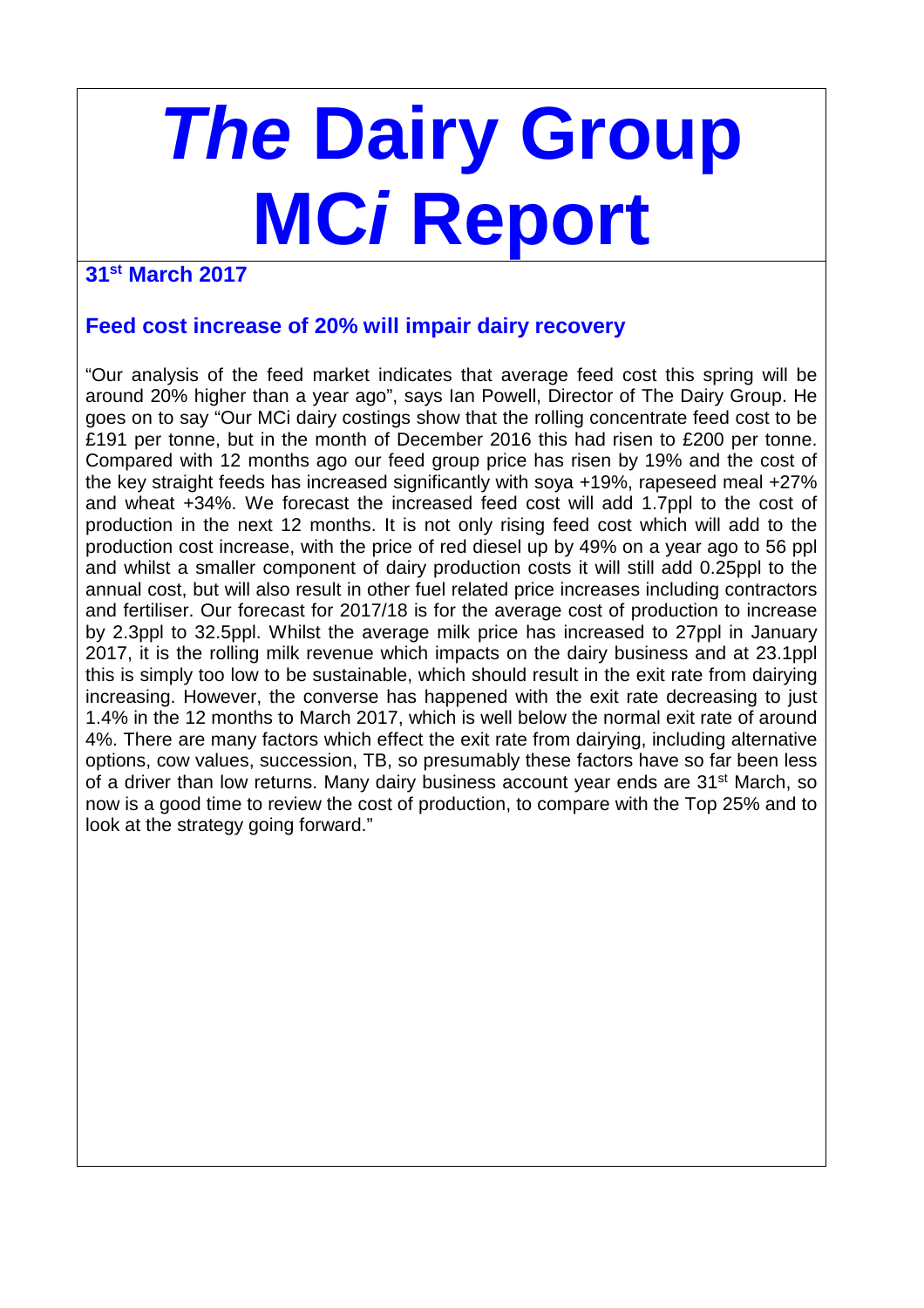|                                                         | <b>MONTHLY RESULTS</b> |                 | <b>12 MONTHS ROLLING</b><br><b>RESULTS</b> |                 |
|---------------------------------------------------------|------------------------|-----------------|--------------------------------------------|-----------------|
|                                                         | <b>DEC 2016</b>        | <b>DEC 2015</b> | <b>DEC 2016</b>                            | <b>DEC 2015</b> |
| Daily milk yield per cow (litres)                       | 25.4                   | 26.3            |                                            |                 |
| Daily milk yield from forage per cow<br>(litres)        | 5.8                    | 6.1             | 2701                                       | 2639            |
| <b>Cows in herd</b>                                     | 220                    | 221             | 216                                        | 218             |
| Milk yield per cow (litres)                             | 683                    | 711             | 8051                                       | 8214            |
| Milk price per litre                                    | 25.8                   | 24.6            | 22.6                                       | 25.3            |
| Butterfat (%)                                           | 4.20                   | 4.20            | 4.12                                       | 4.08            |
| Protein (%)                                             | 3.32                   | 3.33            | 3.29                                       | 3.33            |
| Concentrates cost per tonne $(\textbf{\pounds})$        | 200                    | 197             | 191                                        | 204             |
| Concentrates use per litre (kg)                         | 0.37                   | 0.35            | 0.32                                       | 0.32            |
| Purchased feed costs per cow (£)                        | 51                     | 52              | 532                                        | 577             |
| Purchased feed costs per litre (pence)                  | 7.5                    | 7.3             | 6.6                                        | 7.0             |
| Margin over purchased feed per cow $(\textbf{\pounds})$ | 126                    | 124             | 1299                                       | 1511            |
| Margin over purchased feed per litre<br>(pence)         | 18.3                   | 17.5            | 16.1                                       | 18.4            |

### **Monthly average results for December 2016**

The average milk price was up 1.2 pence per litre on last year to 25.8 pence per litre. The average butterfat of 4.20% was the same as last year. Milk protein of 3.32% was down 0.01% on a year ago. Daily milk yield per cow was down by 0.9 litres per cow on last year to 25.4 litres per cow. Milk from forage was down by 0.3 litres per cow to 5.8 litres per cow. The average feed rate for the month was up 0.02 kg per litre on a year ago at 0.37 kg per litre, with the average purchased feed cost £3 per tonne higher than last year at £200 per tonne. The monthly Margin Over Purchased Feed was £126 per cow, which was £2 per cow higher than a year ago. The margin per litre was 18.3 pence, which was 0.8 pence per litre higher than a year ago.